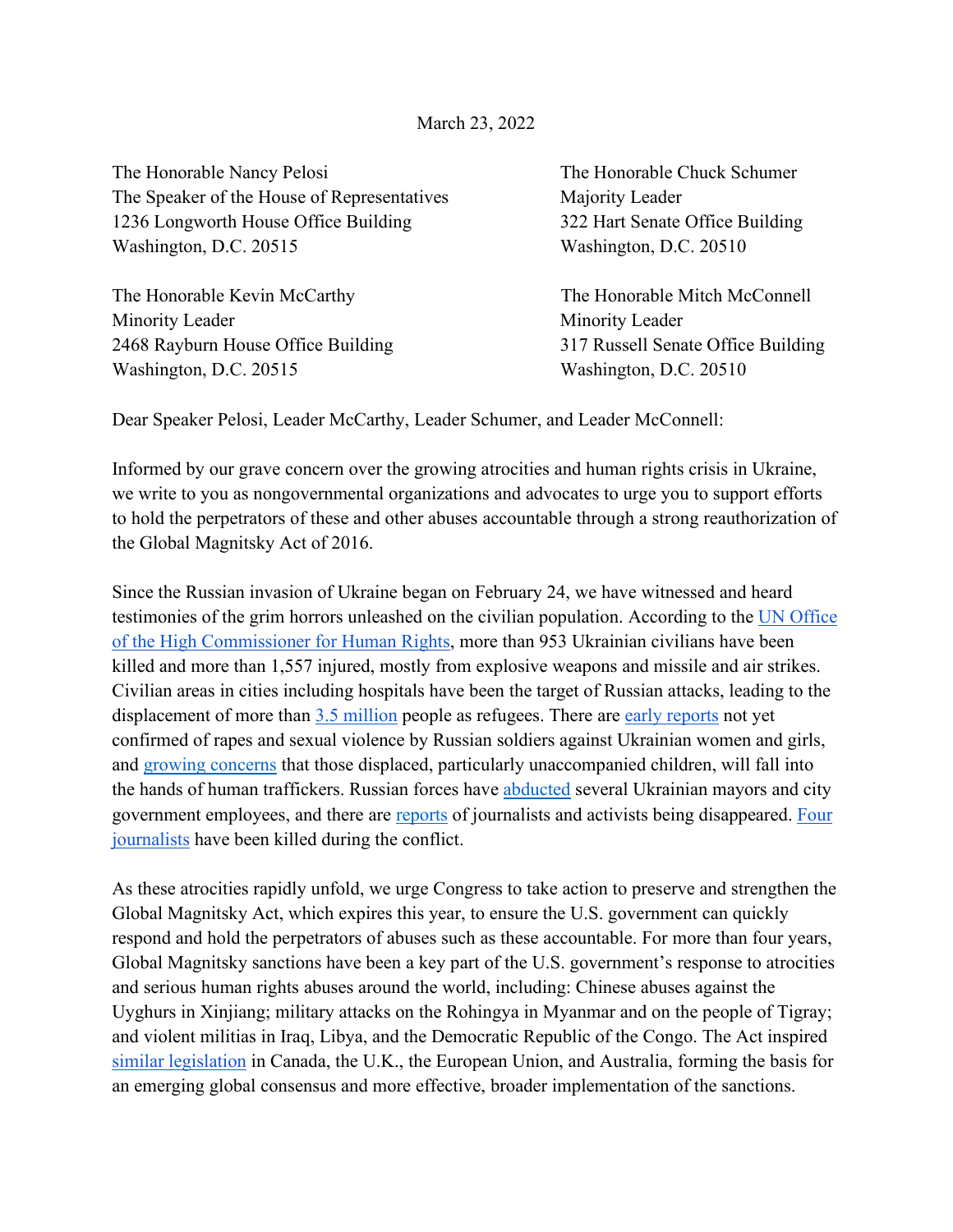Much of what has made Global Magnitsky such a powerful and effective tool to respond to these and other abuses stems from the Trump Administration's [Executive Order 13818](https://www.humanrightsfirst.org/sites/default/files/eo-13818-glomag.pdf) in 2017, which created workable standards to implement the Global Magnitsky Act. The Executive Order made it possible to sanction "serious human rights abuse," and broadened the scope of abuses covered by the law to ensure it included: 1) all acts of violence and arbitrary detention; 2) abuses by nonstate actors; 3) abuses committed outside the territory of the perpetrators; 4) single acts of abuse; and 5) abuses not committed "under the color of law." The Executive Order also filled the gap left by the law's arbitrary requirement that victims be whistleblowers or human rights defenders and allowed the United States to sanction those who aid and abet abuses. Each of the 420 total Global Magnitsky sanctions has been issued under these standards, and approximately **3 out of 4** Global Magnitsky sanctions for serious human rights abuse only became possible with these changes.

Congress is now considering legislation that would codify these important improvements from the Executive Order and ensure the reauthorized Global Magnitsky Act will remain a powerful tool to hold human rights abusers accountable. These changes were unanimously passed by the Senate Foreign Relations Committee in June 2021 and have also passed the House of Representatives.

We want to be clear that reauthorizing the Global Magnitsky Act without these improvements will signal that Congress does not support the use of this tool to seek accountability for the nightmare unfolding in Ukraine and other similar abuses. Russian forces are targeting Ukrainian civilians and children, not just whistleblowers or human rights defenders. Serious abuses such as rape, sexual violence, and human trafficking should be sanctionable, even though they are not clearly covered under the original Act's standards. And yet, likely none of Russia's abuses in Ukraine could be sanctioned under the original Act's restriction that abuses are only sanctionable if they are committed on the national territory of the perpetrator.

For Congress to insist on the original Global Magnitsky Act's narrow standards at this moment of crisis would be an indisputable gift to Vladimir Putin and his henchmen, and would send the wrong signal to others like them. We urge Congress to stand with the victims of the Russian invasion of Ukraine – and victims of similar abuses around the world – and to fully support a strong reauthorization of the Global Magnitsky Act that codifies the Executive Order's workable standards.

Signed,

1. Access Now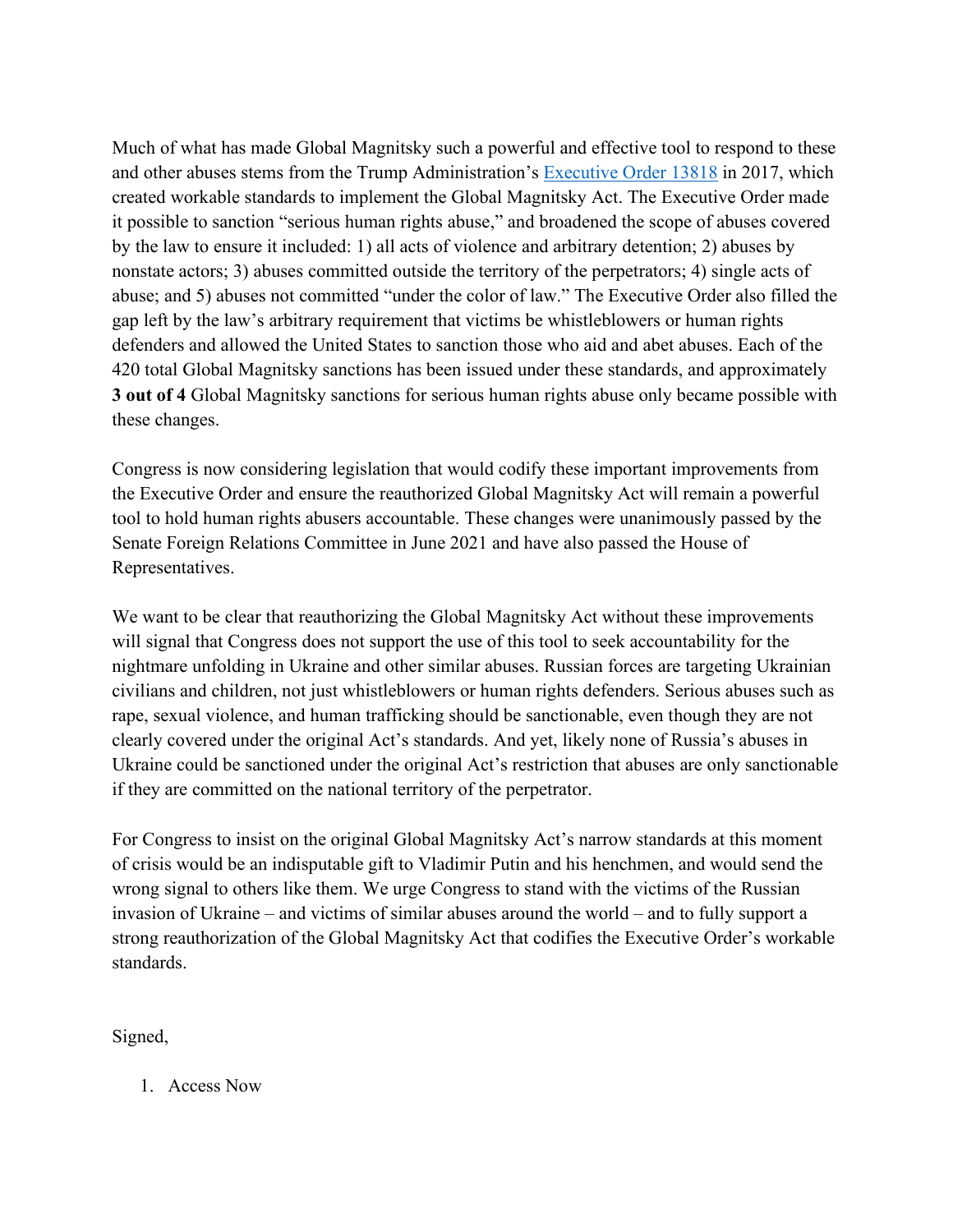- 2. Americans For Kashmir
- 3. American Jewish World Service
- 4. Anti-Corruption Foundation Inc.
- 5. Belarusian American Association (BAZA)
- 6. Campaign for a New Myanmar
- 7. Center for Justice and Accountability
- 8. Center for the Study of Democracy
- 9. China Aid Association
- 10. Citizen Power Initiatives for China
- 11. Comisión Mexicana de Defensa y Promoción de los Derechos Humanos, A.C.
- 12. Committee to Protect Journalists
- 13. Crude Accountability
- 14. EarthRights International
- 15. EG Justice
- 16. Free Belarus Coalition
- 17. Free Russia Foundation
- 18. Freedom for Eurasia
- 19. Freedom House
- 20. Friends of Angola
- 21. Global Diligence
- 22. Global Witness
- 23. Guernica 37
- 24. Heartland Initiative, Inc.
- 25. Helsinki Citizens' Assembly Vanadzor, Armenia
- 26. Human Rights First
- 27. Human Rights Foundation
- 28. Human Rights Institute, Georgetown University Law Center
- 29. International Campaign for the Rohingya
- 30. International Corporate Accountability Roundtable (ICAR)
- 31. International Lawyers Project
- 32. International Organization to Preserve Human Rights
- 33. International Partnership for Human Rights
- 34. Italian Federation for Human Rights Italian Helsinki Committee
- 35. Lantos Foundation for Human Rights & Justice
- 36. Liberty Shared
- 37. No Business With Genocide
- 38. Open Dialogue Foundation
- 39. Pan American Development Foundation
- 40. PEN America
- 41. Polaris